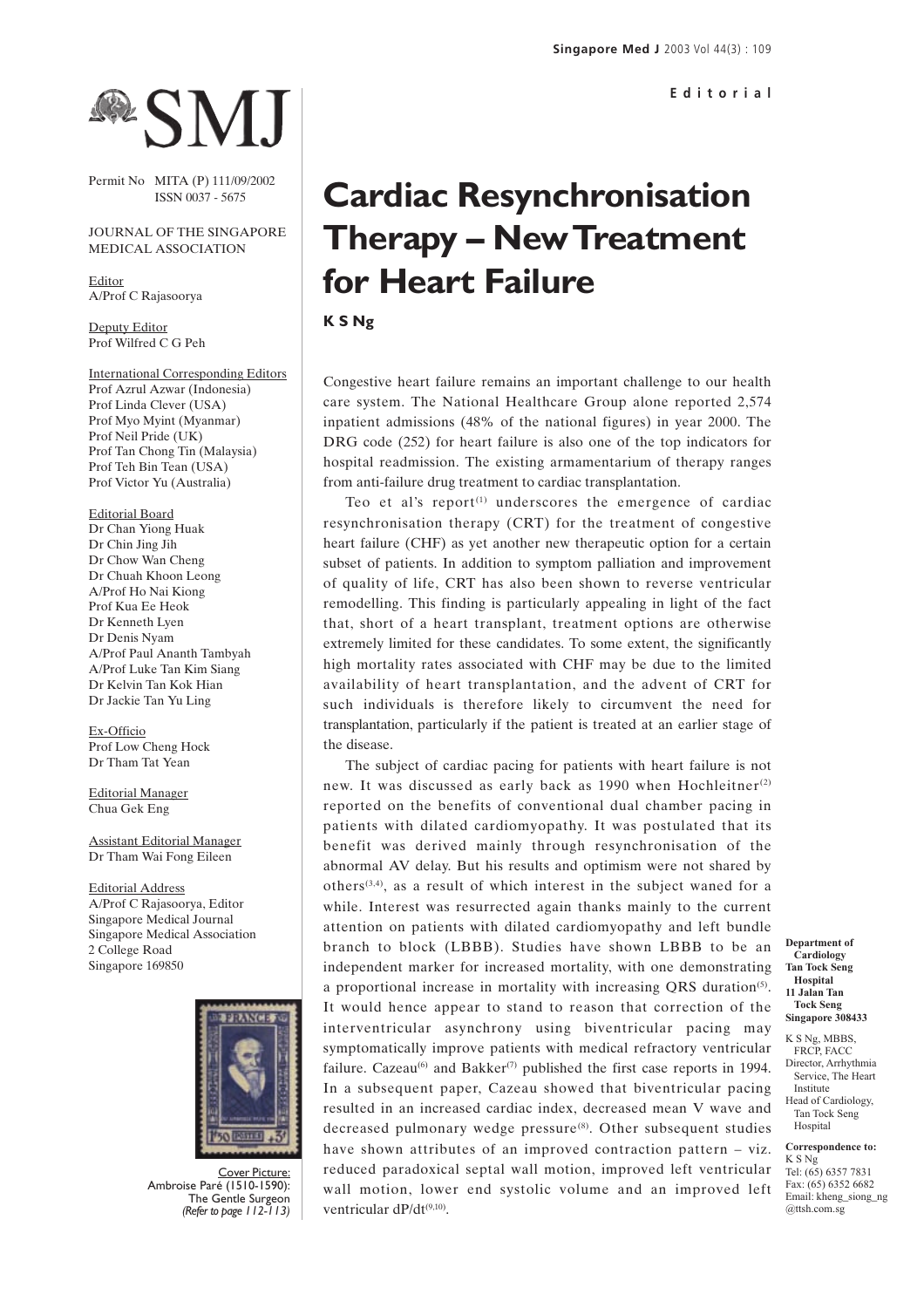Currently the kind of patients who are perceived to derive the best benefit are patients with Class III heart failure, an ejection fraction <35%, preferably idiopathic in origin, QRS duration >120 milliseconds, left bundle branch block with PR interval >150 milliseconds. The benefit of cardiac pacing is now believed to come in two forms. By optimising AV delay it is said to improve blood transfer from the atrium to the ventricle, lengthen the diastolic filling period, and decrease diastolic mitral regurgitation. The second benefit comes in the form of coordinated ventricular activation; this results in a correction of left ventricular desynchrony leading to a more efficient ejection fraction.

As with any new technology, for biventricular pacing to be accepted as a treatment modality, it needs to attain three distinct objectives. First it needs to be shown that the implantation technique is safe and feasible. Next, importantly, it needs to show a positive impact on the functional status, and finally the positive impact must translate to an improvement survival and functional class. Teo's paper comes at a time when the first two objectives have been attained. His results are in keeping with the trends observed, viz. a high implant success rate, with little complication, and clinical end-points of both subjective and objective improvement. Whether biventricular pacing conclusively improves survival or not will be seen from three randomised controlled trials specifically designed to study this. In November last year, Guidant happily announced the termination of their COMPANION trial, declaring that they have successfully achieved the primary endpoint. We should be hearing about their data very soon. CARE-HF and PERFECT are still ongoing.

While biventricular pacing addresses the problem of heart failure, it does not take away the problem of sudden cardiac death. The pacemaker industry has models available which incorporate a cardioverter-defibrillator function. Considering that heart failure patients are inherently at risk for sudden cardiac death, it remains unclear who in terms of primary prevention deserves a biventricular pacemaker-cum-cardioverter-defibrillator. An unspoken drawback here is the associated cost, especially in an Asian society, where insurance coverage for such devices is virtually non-existent.

Under the recently updated ACC/AHA/NASPE guidelines for implantation of cardiac pacemakers and antiarrhythmia devices, biventricular pacing has now become a class IIA indication for patients with dilated cardiomyopathy and left bundle branch block<sup>(11)</sup>. It will be interesting to follow the developments in the years to come and watch if biventricular pacing will eventually be accepted by the heart-failure-centric physician community and be upgraded to a Class I indication.  $\blacksquare$ 

## **REFERENCES**

- 1. Teo WS, Kam R, Hsu LF. Treatment of heart failure role of biventricular pacing for heart failure not responding well to drug therapy. Singapore Med J 2003; 44 (3):114-22.
- 2. Hochleitner M, Hortnagl H, Ng CK, Hortnagl H, Gschnitzer F, Zechmann W. Usefulness of physiologic dual-chamber pacing in drug-resistant idiopathic dilated cardiomyopathy. Am J Cardiol 1990 Jul 15; 66 (2):198-202.
- 3. Gold MR, Feliciano Z, Gottlieb SS, Fisher ML. Dual-chamber pacing with a short atrioventricular delay in congestive heart failure: a randomised study. J Am Coll Cardiol 1995 Oct; 26 (4):967-73.
- 4. Linde C, Gadler F, Edner M, Nordlander R, Rosenqvist M, Ryden L. Results of atrioventricular synchronous pacing with optimised delay in patients with severe congestive heart failure. Am J Cardiol 1995 May 1; 75 (14):919-23.
- 5. Xiao HB, Roy C, Fujimoto S, Gibson DG. Natural history of abnormal conduction and its relation to prognosis in patients with dilated cardiomyopathy. Int J Cardiol 1996; 53:163-70.

*While biventricular pacing addresses the problem of heart failure, it does not take away the problem of sudden cardiac death.*